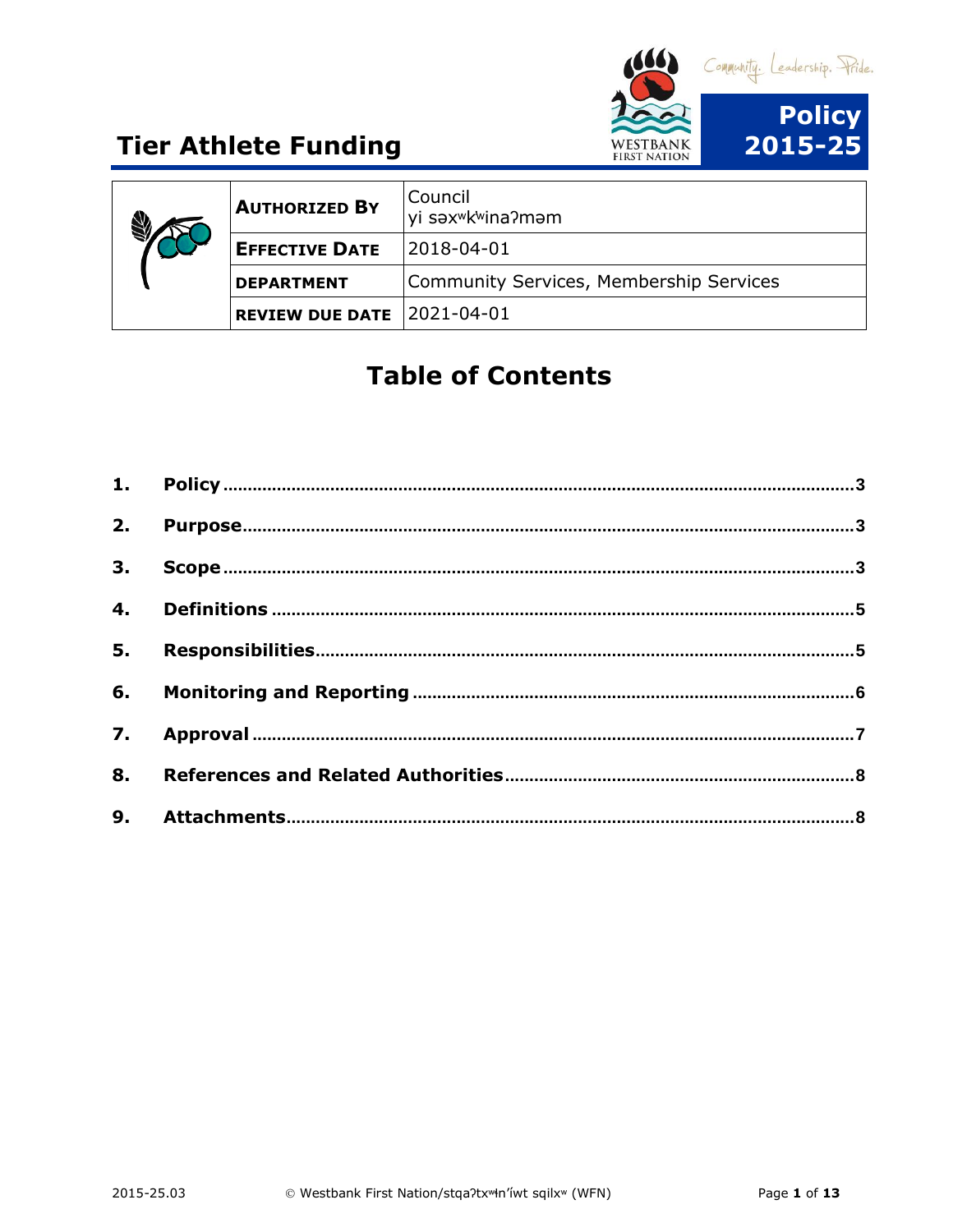

| <b>Revision History</b> |                 |                                                                                                                                                       |  |
|-------------------------|-----------------|-------------------------------------------------------------------------------------------------------------------------------------------------------|--|
| <b>Entry ID</b>         |                 | <b>Total Number of Pages 13</b>                                                                                                                       |  |
| <b>Date</b>             | <b>Revision</b> | <b>Changes</b>                                                                                                                                        |  |
| 2015-11-10              | 2015-25.01      | Conversion of Recreation Funding Policy 10522 approved by<br>Council on 2012-05-22. Policy drafting commenced with review<br>and terminology updates. |  |
| 2016-05-29              | 2015-25.02      | Approved by Resolution of Council #160524-03 on May 24, 2016.                                                                                         |  |
| 2016-08-04              | 2015-25.02      | Approved and signed August 4, 2016 by the Director of<br>Operations.                                                                                  |  |
| 2016-04-04              | 2015-25.03      | Minor revision as a result of the approval of P2015-16 and Level 1<br>funding transferred out based on that approval effective April 1,<br>2018.      |  |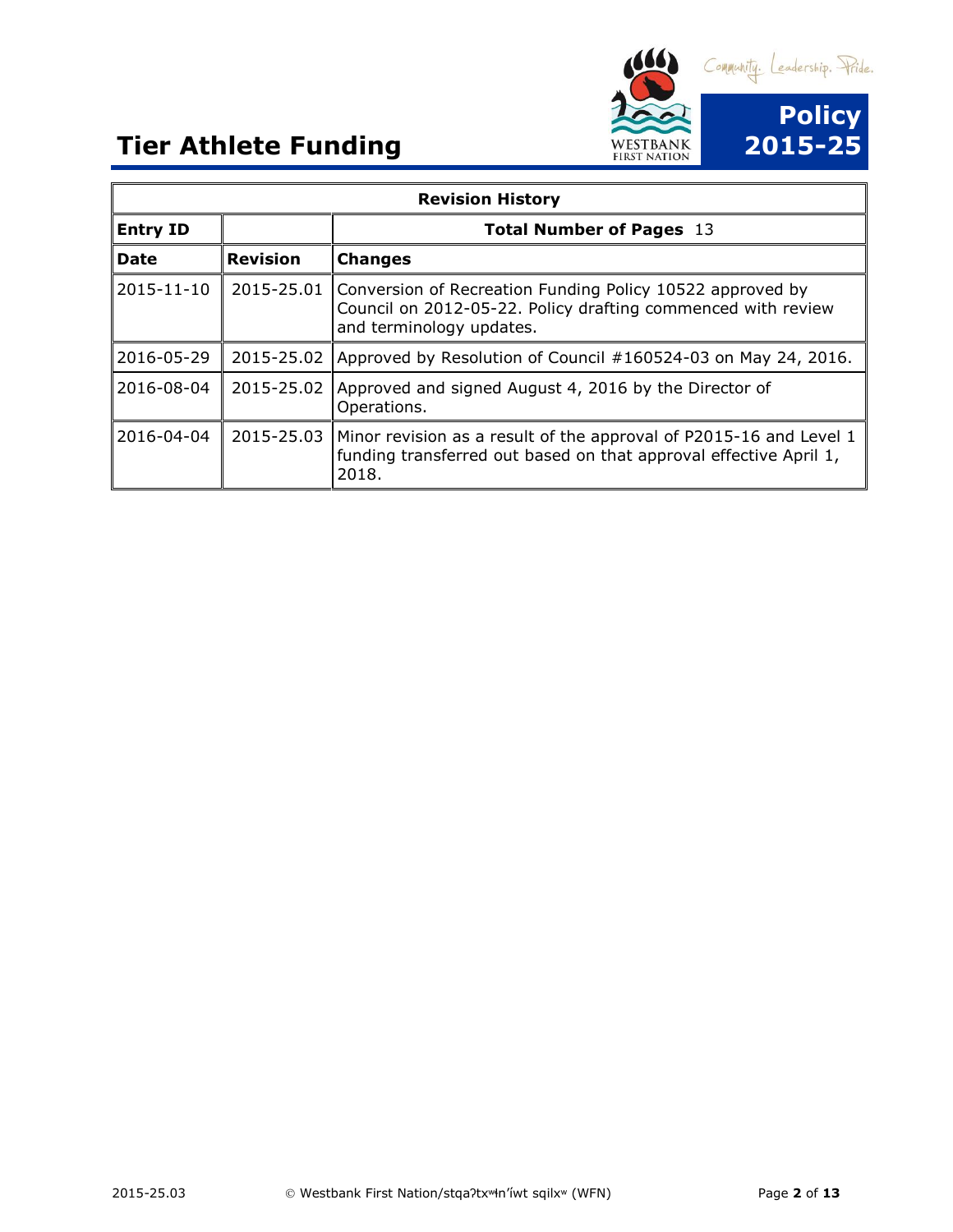

### <span id="page-2-0"></span>**1. Policy**

Council/yi səxʷk̓ʷinaʔməm is committed to creating a healthy, strong and vibrant community through providing resources that promote physical, mental, emotional, and spiritual wellbeing. Tier athlete funding is intended to help make participation in sports activities more affordable for Members who wish to improve their health and wellness, obtain athletic scholarships, or pursue athletic careers through such activities.

### <span id="page-2-1"></span>**2. Purpose**

The purpose of this policy is to outline the financial support that is available to Westbank First Nation (WFN) Members for participation in sports activities, along with the criteria, funding limits, and eligibility requirements.

#### <span id="page-2-2"></span>**3. Scope**

This policy is a minor revision to Policy 2015-25 Recreation Funding approved by Council Resolution #160524-03 on May 24, 2016 and signed by the Director of Operations on August 4, 2016 and effective April 1, 2018.

This policy applies to WFN Members and WFN employees who are responsible for administering this policy.

Eligible Members can apply for and receive funding under each level of funding within each Fiscal Year. In this policy, all references to funds are in Canadian funds.

#### **a) Tier Athlete Funding Levels**

Tier Athlete funding is available through the following levels;

- **i.** Level 1 Registration fees for participation in an organized sporting event; and
- **ii.** Level 2 Skilled competitive athlete.

#### **b) Level 1 Funding - Participation in Organized Sporting Events**

- **i.** A Member who registers and participates in one or more organized sporting events where participation is not based completely on selection due to skill level is eligible to receive up to two hundred dollars (\$200.00) in each Fiscal Year in Tier Athlete, Level 1 funding, for payment of registration fees.
- **ii.** Funding is on a reimbursement basis only, except in accordance with Section 3.b)iii. of this policy.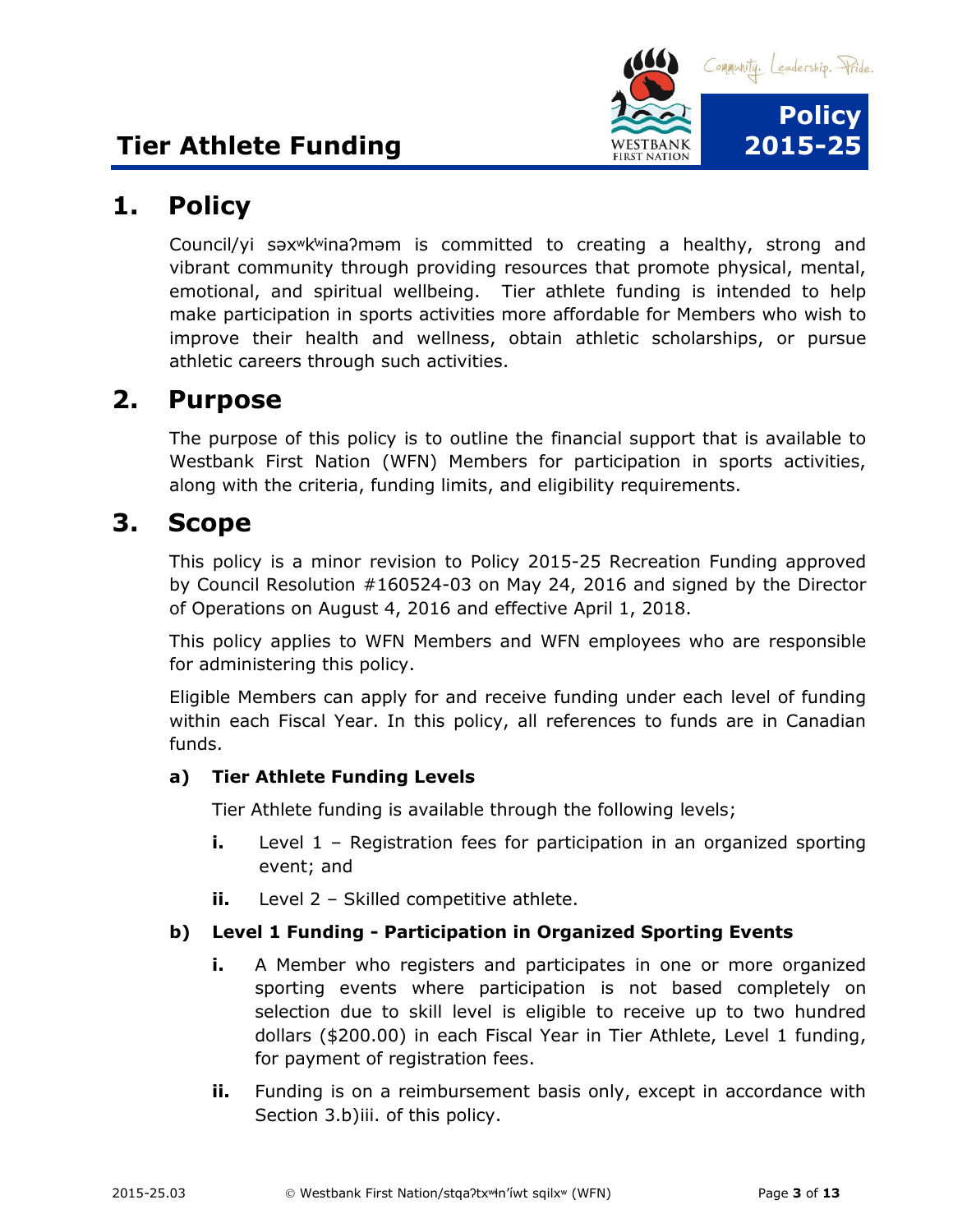

- **iii.** WFN may pay the registration fee(s) for Minors who participate in organized sporting events directly to the organization(s) sponsoring the sporting event(s), in accordance with Section 3.b)i. of this policy.
- **iv.** Requests for reimbursement, or advance payment in accordance with Section 3.b)iii. of this policy, must include;
	- **1)** Receipts for purchases and a completed Tier Athlete, Level 1 Funding Application form (Appendix A) along with receipts for purchases; or
	- **2)** Registration information for requests under Section 3.b)iii. of this policy.

#### **c) Level 2 Funding – Skilled Competitive Athlete**

- **i.** A Member who participates in tiered athletic programs or events for which participants are selected through a competitive process, based on skill level, to engage in sporting activities at a representative or higher level, are eligible to receive up to one thousand two hundred dollars (\$1,200.00) in each Fiscal Year in Tier Athlete, Level 2 funding, based on a maximum of four hundred dollars (\$400.00) per program or event.
- **ii.** Eligible expenses include;
	- **1)** Registration fees,
	- **2)** Training camp fees,
	- **3)** One-on-one coaching sessions; and
	- **4)** Travel to, and accommodation at, tiered athletic programs or events.
- **iii.** Funding is on a reimbursement basis only, except in accordance with Section 3.c)iv. of this policy.
- **iv.** WFN will pay up to a maximum of two hundred dollars (\$200.00) in registration fee(s) for a Member who is a Minor who is eligible for Level 2 funding. Payment will be made directly to the organization(s) sponsoring the sporting event(s).
- **v.** Requests for reimbursement, or advance payment in accordance with Section 3.c)iv. of this policy must include;
	- **1)** A completed Tier Athlete, Level 2 Funding Application form (Appendix B) and receipts for purchases; or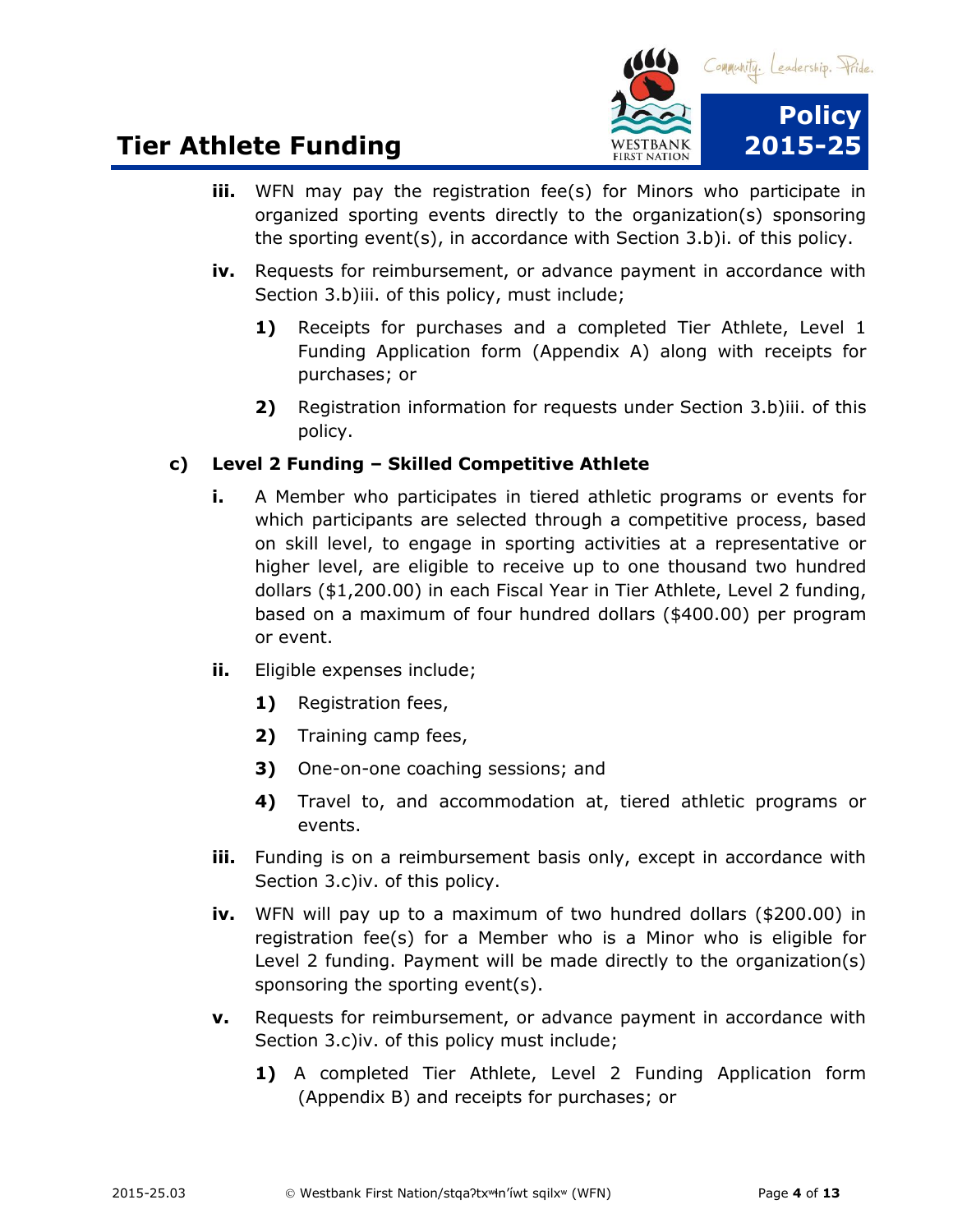

- **2)** Registration information for requests under Section 3.c)iv. of this policy.
- **vi.** A Member who is a professional athlete and who receives payment for participation in their sport is ineligible for Tier Athlete, Level 2 funding.
- **vii.** A Member who receives Tier Athlete, Level 2 funding must give back to the community in some manner, not limited to an expression of appreciation in the WFN newsletter, community service, or a brief presentation at a Membership meeting on the activity for which they were funded pursuant to this policy. The failure to follow through on this requirement jeopardizes a Member's future applications for Tier Athlete, Level 2 funding.

#### **d) Application Submission Deadlines**

- **i.** The submission deadline for advance payment requests under Section 3.c)iii. of this policy is March  $31<sup>st</sup>$  of each year.
- **ii.** The submission deadline for reimbursement requests for purchases made in the previous fiscal year is April 30<sup>th</sup> of each year.

### <span id="page-4-0"></span>**4. Definitions**

**"Applicant"** means a Member who makes a formal application under the provisions of this policy.

**"Fiscal Year"** means a period beginning April 1<sup>st</sup> and ending March 31<sup>st</sup> of the following calendar year.

**"Minor"** means a person under the age of nineteen (19) years old and is therefore considered to have not reached the age of majority in British Columbia. For the purpose of this policy, this includes from birth to nineteen (19) years of age. On the day a person turns nineteen (19) years old, a person ceases to be a Minor.

### <span id="page-4-1"></span>**5. Responsibilities**

- **a)** Council is responsible for establishing an annual budget and setting aside funds in order to ensure the commitment to this policy, on a best efforts basis, as part of the annual WFN budgeting process.
- **b)** The Membership Services Manager is responsible for;
	- **i.** Receiving, reviewing, and making decisions on, Tier Athlete funding applications in accordance with the provisions of this policy,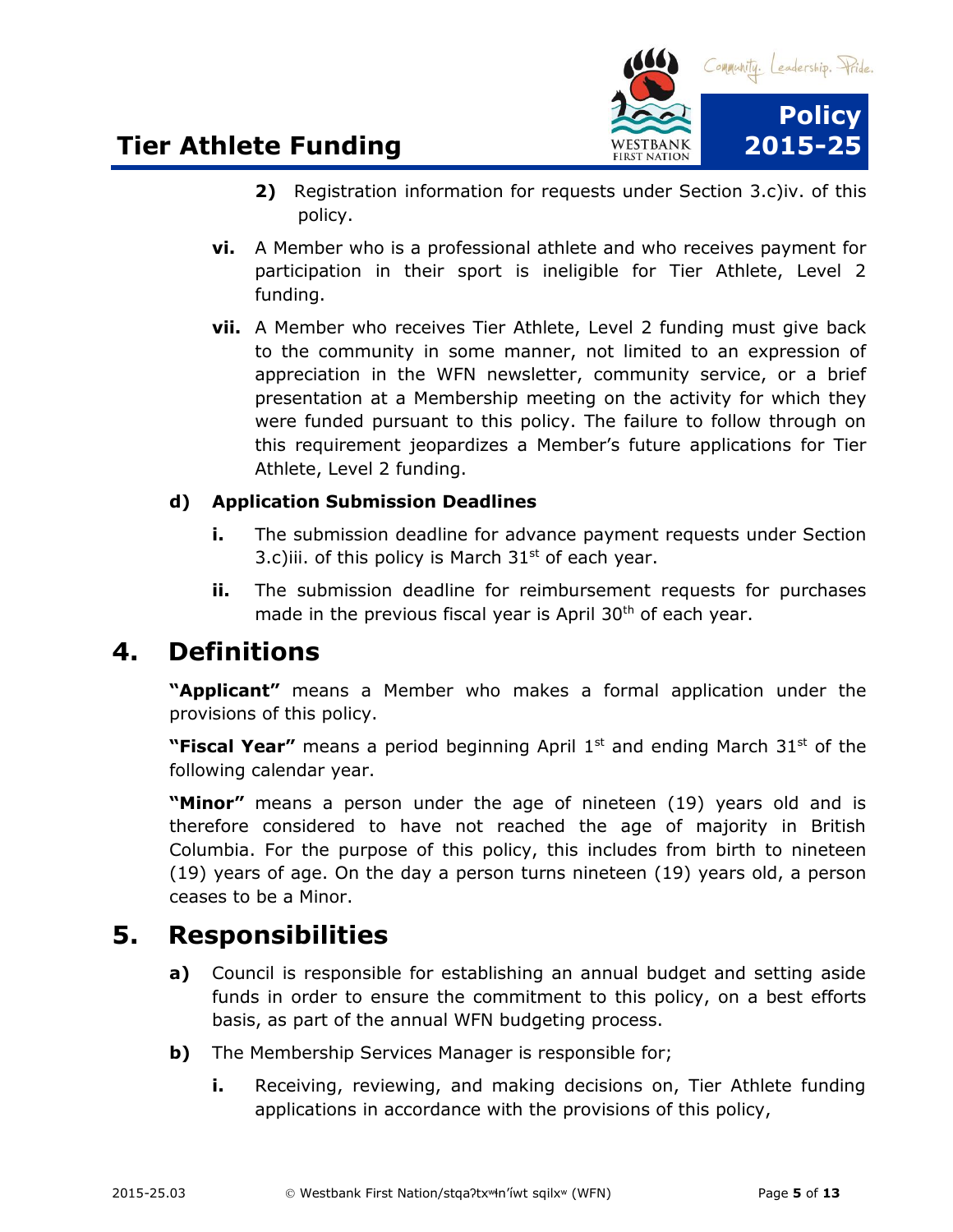

- **ii.** Notifying the Applicant if any item on their Tier Athlete funding application is declined,
- **iii.** Arranging for payment to be made to the organization(s) sponsoring the sporting event(s) in accordance with Section 3.b)iii. and 3.c)iv. of this policy,
- **iv.** Forwarding reimbursement requests for eligible items on Tier Athlete funding applications to the Financial Services for processing,
- **v.** Monitoring Tier Athlete funding amounts approved for each Member in accordance with the funding limits specified in this policy,
- **vi.** Ensuring that Applicants who receive Tier Athlete, Level 2 funding give back to the community in accordance with Section 3.c)vii. of this policy; and
- **vii.** Preparing, and providing to Council, the Fiscal Year Tier Athlete Funding Annual Report (Appendix C) by May 31<sup>st</sup> of each year.
- **c)** The Finance Department is responsible for processing reimbursement requests in accordance with Section 5.b)iv. of this policy.
- **d)** Applicants are responsible for submitting the appropriate completed Tier Athlete Funding Application (Appendix A or Appendix B) and receipts, as applicable, in accordance with the provisions of this policy, to the Membership Services Manager.
- **e)** Applicants who receive Tier Athlete, Level 2 funding are responsible for giving back to the community in accordance with Section 3.c)vii. of this policy.

### <span id="page-5-0"></span>**6. Monitoring and Reporting**

- **a)** The Membership Services Manager will provide Council with a Fiscal Year Tier Athlete Funding Annual Report (Appendix C) no later than May  $31<sup>st</sup>$  of each year.
- **b)** Athletes who receive Tier Athlete, Level 2 funding will give back to the community in accordance with Section 3.c)vii. of this policy.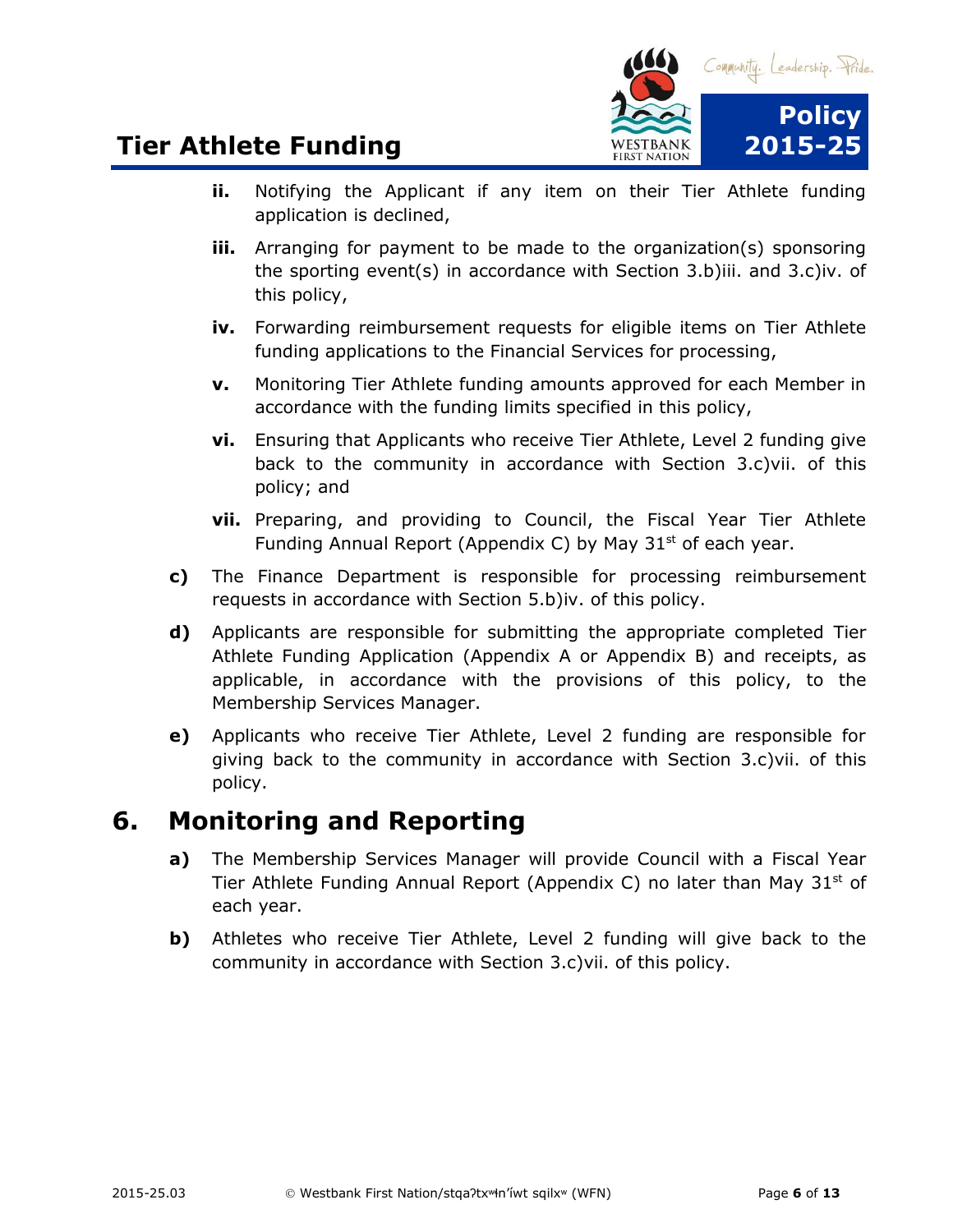

### <span id="page-6-0"></span>**7. Approval**

Council/yi səxʷk̓ʷinaʔməm approved by way of a Resolution of Council #160524-

03 on the 24<sup>th</sup> day of May, 2016 and the Director of Operations signed and

approved on the  $4<sup>th</sup>$  day of August, 2016.

 $4/20/6$ 

Pat Fosbery, Director of Operations, Director of Operations, Sax will be a sex will be a sex will be a sex will be a sex will be a sex will be a sex will be a sex will be a sex will be a sex will be a sex will be a sex wil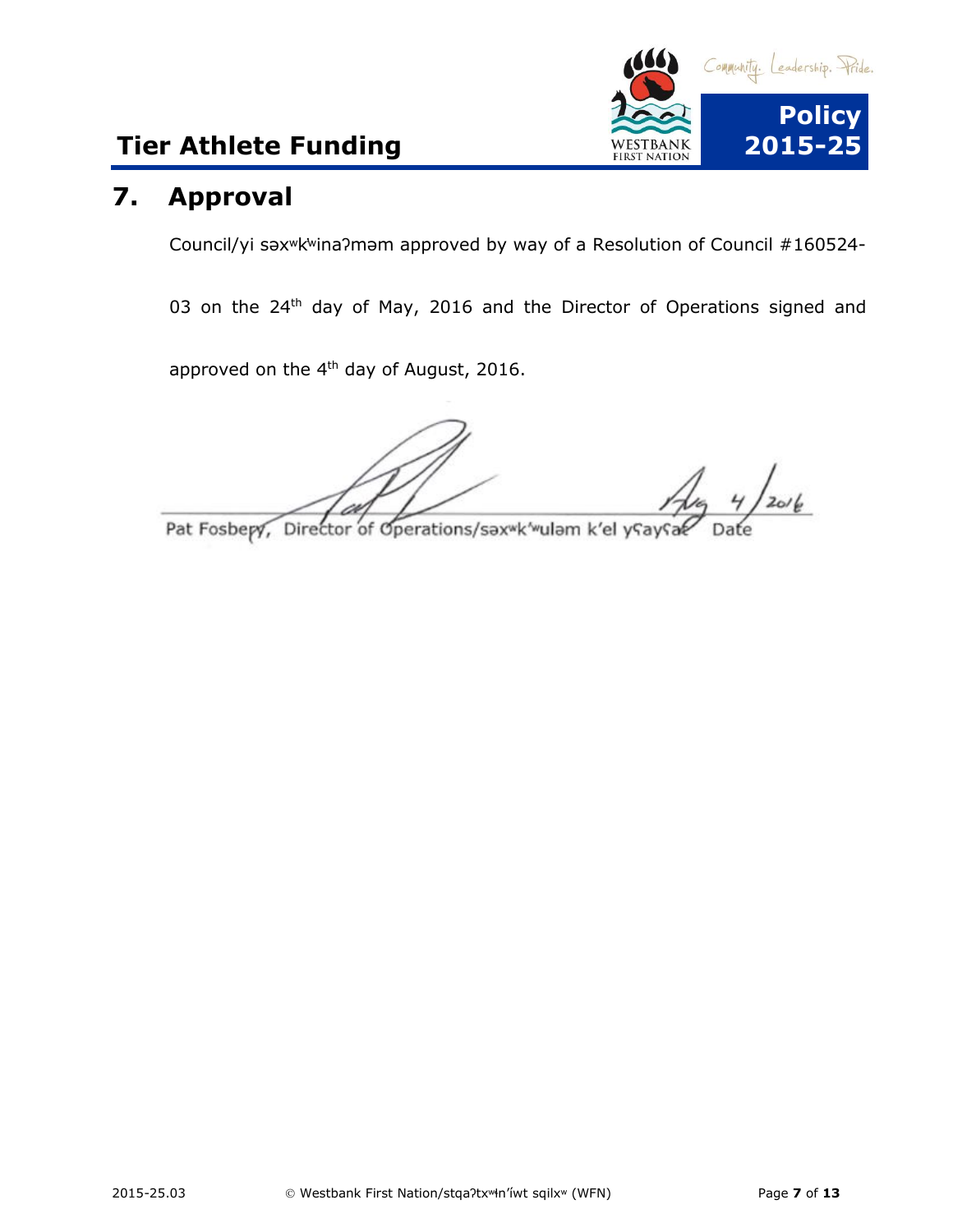

### <span id="page-7-0"></span>**8. References and Related Authorities**

[Westbank First Nation Self-Government](https://www.aadnc-aandc.gc.ca/eng/1100100031766/1100100031768) Agreement [Westbank First Nation Constitution](https://www.wfn.ca/docs/wfn-constitution.pdf) [Westbank First Nation Strategic Plan 2016-2019](https://www.wfn.ca/docs/wfn-strategic-plan-2016-2019.pdf)

### <span id="page-7-1"></span>**9. Attachments**

**Appendix A** – Tier Athlete, Level 1 Funding Application **Appendix B** – Tier Athlete, Level 2 Funding Application **Appendix C** – Tier Athlete Funding Annual Repo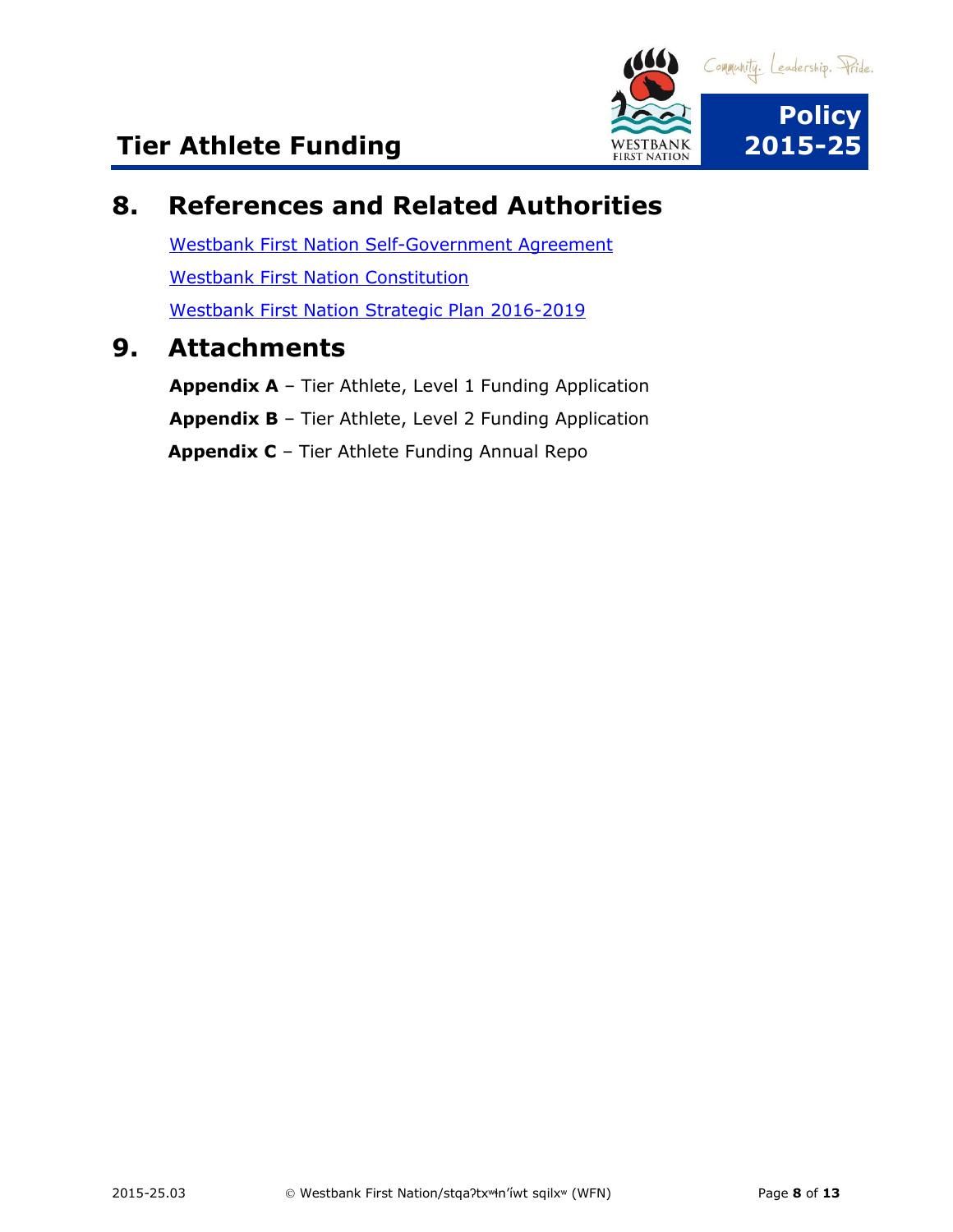

r.

**Appendix A** – Tier Athlete, Level 1 Funding Application (Page 1)

|                            | <b>Tier Athlete Level 1 Funding Application</b><br>To be used in accordance with<br>Policy 2015-25 Tier Athlete Funding<br>for participation in organized sporting events<br><b>PROTECTED once submitted</b> |                                                                 |     |  |  |
|----------------------------|--------------------------------------------------------------------------------------------------------------------------------------------------------------------------------------------------------------|-----------------------------------------------------------------|-----|--|--|
| Date:                      |                                                                                                                                                                                                              | Amount Requested:<br>(Maximum \$200 per Member per fiscal year) |     |  |  |
|                            | Member Name(s) (Please print)                                                                                                                                                                                | <b>Status Number(s)</b>                                         |     |  |  |
| А.                         |                                                                                                                                                                                                              | 601                                                             |     |  |  |
| В.                         |                                                                                                                                                                                                              | 601                                                             |     |  |  |
| C.                         |                                                                                                                                                                                                              | 601                                                             |     |  |  |
| D.                         |                                                                                                                                                                                                              | 601                                                             |     |  |  |
| E.                         |                                                                                                                                                                                                              | 601                                                             |     |  |  |
| F.                         |                                                                                                                                                                                                              |                                                                 | 601 |  |  |
|                            | Tier Athlete Funding Level 1 Activity Information (Itemize each purchase separately)                                                                                                                         |                                                                 |     |  |  |
| <b>Member</b><br>(A.,B.,C) | <b>Description of Activity</b>                                                                                                                                                                               | Advance<br>Cost<br>Requested                                    |     |  |  |
|                            |                                                                                                                                                                                                              | (Minors only)<br>$\omega$                                       |     |  |  |
|                            |                                                                                                                                                                                                              |                                                                 |     |  |  |
|                            |                                                                                                                                                                                                              |                                                                 |     |  |  |
|                            |                                                                                                                                                                                                              |                                                                 |     |  |  |
|                            |                                                                                                                                                                                                              |                                                                 |     |  |  |
|                            |                                                                                                                                                                                                              |                                                                 |     |  |  |
|                            |                                                                                                                                                                                                              |                                                                 |     |  |  |
|                            |                                                                                                                                                                                                              |                                                                 |     |  |  |
|                            |                                                                                                                                                                                                              |                                                                 |     |  |  |
|                            |                                                                                                                                                                                                              |                                                                 |     |  |  |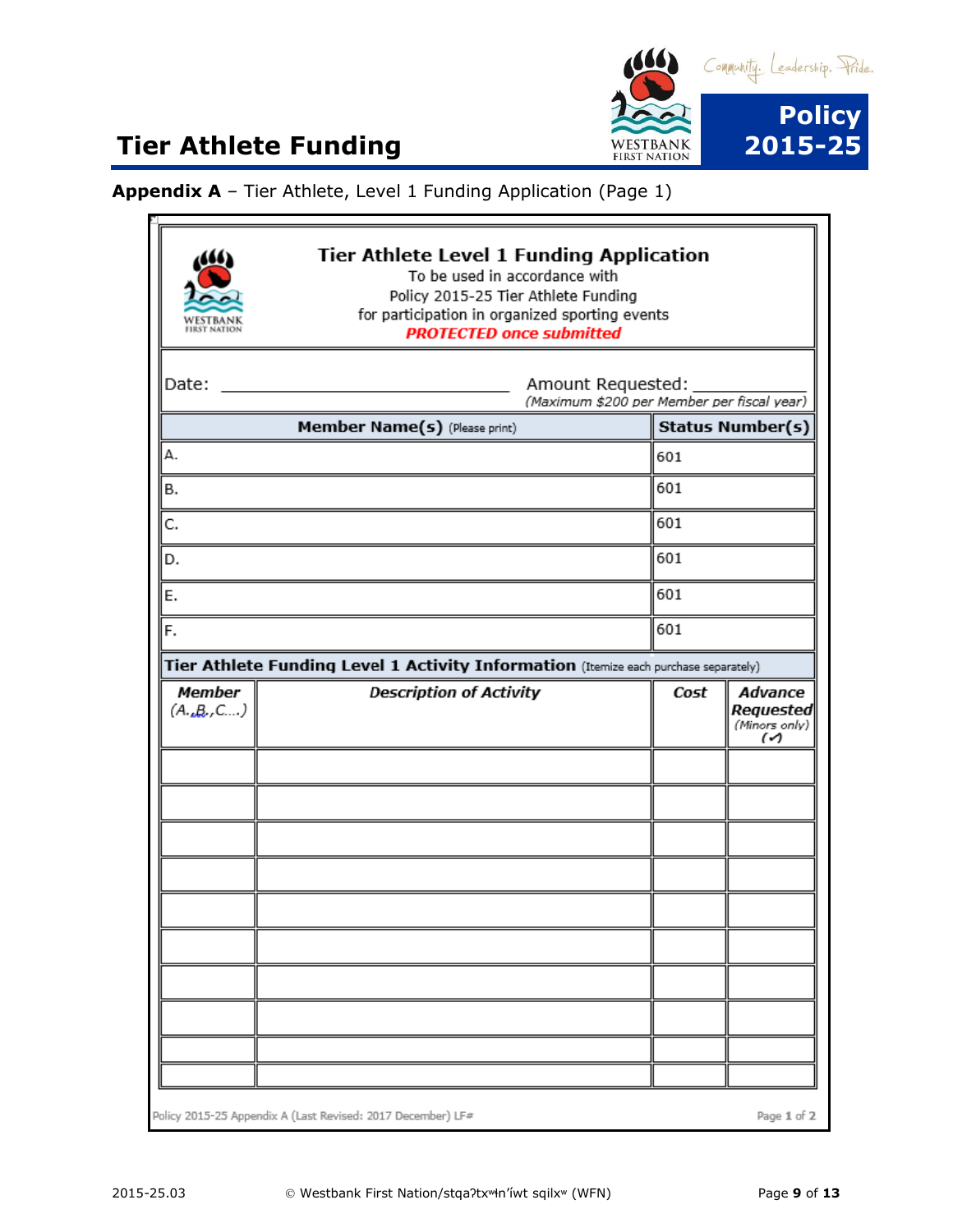

#### **Appendix A** – Tier Athlete, Level 1 Funding Application (Page 2)

| Payment                                                     |                                                       |                                                                                                                                                                |
|-------------------------------------------------------------|-------------------------------------------------------|----------------------------------------------------------------------------------------------------------------------------------------------------------------|
|                                                             | For reimbursement, please make cheque payable to:     |                                                                                                                                                                |
| Please select method of cheque delivery:                    |                                                       |                                                                                                                                                                |
| $\Box$ Pick up at<br>Community Services                     | $\Box$ Pick up at WFN<br>Government Building          | Mail (print address below)                                                                                                                                     |
| make payment to:                                            |                                                       | For advance payment under section 3.b)iii. of Policy 2015-25 Tier Athlete Funding, please                                                                      |
|                                                             | <b>Contact Information and Signature of Applicant</b> |                                                                                                                                                                |
| Name (Please print):                                        |                                                       | Phone #:                                                                                                                                                       |
| Signature:                                                  |                                                       | Date:                                                                                                                                                          |
| <b>Submission of Application</b>                            |                                                       |                                                                                                                                                                |
|                                                             | previous fiscal year is April 30 of each year.        | The submission deadline for reimbursement requests for purchases made in the<br>For more information, contact the Membership Services Manager at 250-768-0227. |
|                                                             |                                                       |                                                                                                                                                                |
| Policy 2015-25 Appendix A (Last Revised: 2017 December) LF# |                                                       | Page 2 of 2                                                                                                                                                    |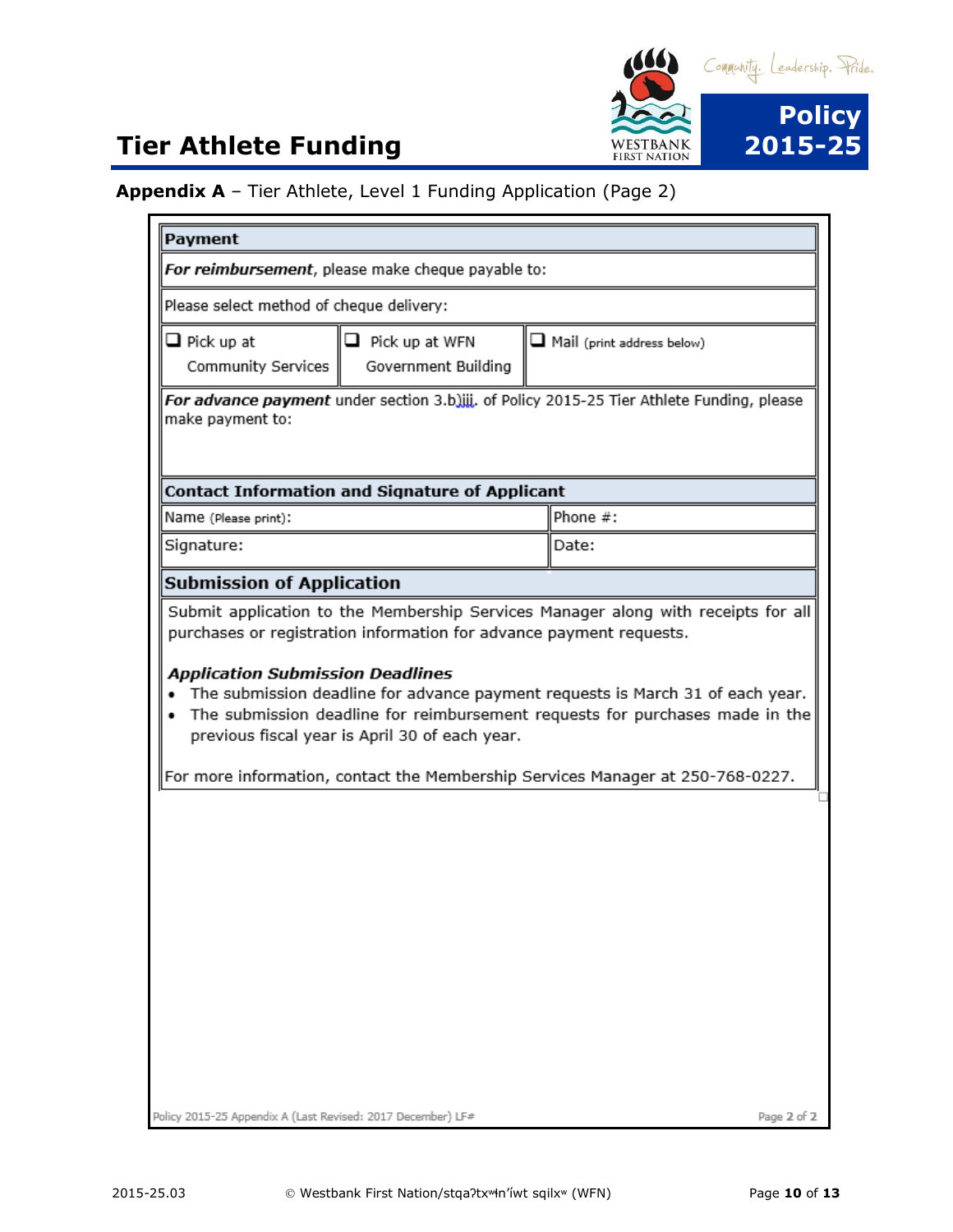

 $|+|$ 

**Appendix B** – Tier Athlete, Level 2 Funding Application (Page 1)

| <b>Tier Athlete Level 2 Funding Application</b><br>To be used in accordance with<br>Policy 2015-25 Tier Athlete Funding<br>for skilled competitive athletes<br><b>PROTECTED once submitted</b> |                                                                                                                            |      |                                                   |  |
|------------------------------------------------------------------------------------------------------------------------------------------------------------------------------------------------|----------------------------------------------------------------------------------------------------------------------------|------|---------------------------------------------------|--|
| Date:                                                                                                                                                                                          | Amount Requested:<br>(Maximum of \$400 per event or activity, up to a total maximum of \$1,200 per Member per fiscal year) |      |                                                   |  |
|                                                                                                                                                                                                | Member Name(s) (Please print)                                                                                              |      | <b>Status Number(s)</b>                           |  |
| А.                                                                                                                                                                                             |                                                                                                                            | 601  |                                                   |  |
| в.                                                                                                                                                                                             |                                                                                                                            | 601  |                                                   |  |
| C.                                                                                                                                                                                             |                                                                                                                            | 601  |                                                   |  |
| D.                                                                                                                                                                                             |                                                                                                                            | 601  |                                                   |  |
| Е.                                                                                                                                                                                             |                                                                                                                            |      | 601                                               |  |
| F.                                                                                                                                                                                             |                                                                                                                            |      | 601                                               |  |
|                                                                                                                                                                                                | Tier Athlete Funding Level 2 Activity Information (Itemize each purchase separately)                                       |      |                                                   |  |
| <b>Member</b><br>(A.,B.,C)                                                                                                                                                                     | <b>Description of Activity</b>                                                                                             | Cost | Advance<br>Requested<br>(Minors only)<br>$\omega$ |  |
|                                                                                                                                                                                                |                                                                                                                            |      |                                                   |  |
|                                                                                                                                                                                                |                                                                                                                            |      |                                                   |  |
|                                                                                                                                                                                                |                                                                                                                            |      |                                                   |  |
|                                                                                                                                                                                                |                                                                                                                            |      |                                                   |  |
|                                                                                                                                                                                                |                                                                                                                            |      |                                                   |  |
|                                                                                                                                                                                                |                                                                                                                            |      |                                                   |  |
|                                                                                                                                                                                                |                                                                                                                            |      |                                                   |  |
|                                                                                                                                                                                                |                                                                                                                            |      |                                                   |  |
|                                                                                                                                                                                                |                                                                                                                            |      |                                                   |  |
|                                                                                                                                                                                                |                                                                                                                            |      |                                                   |  |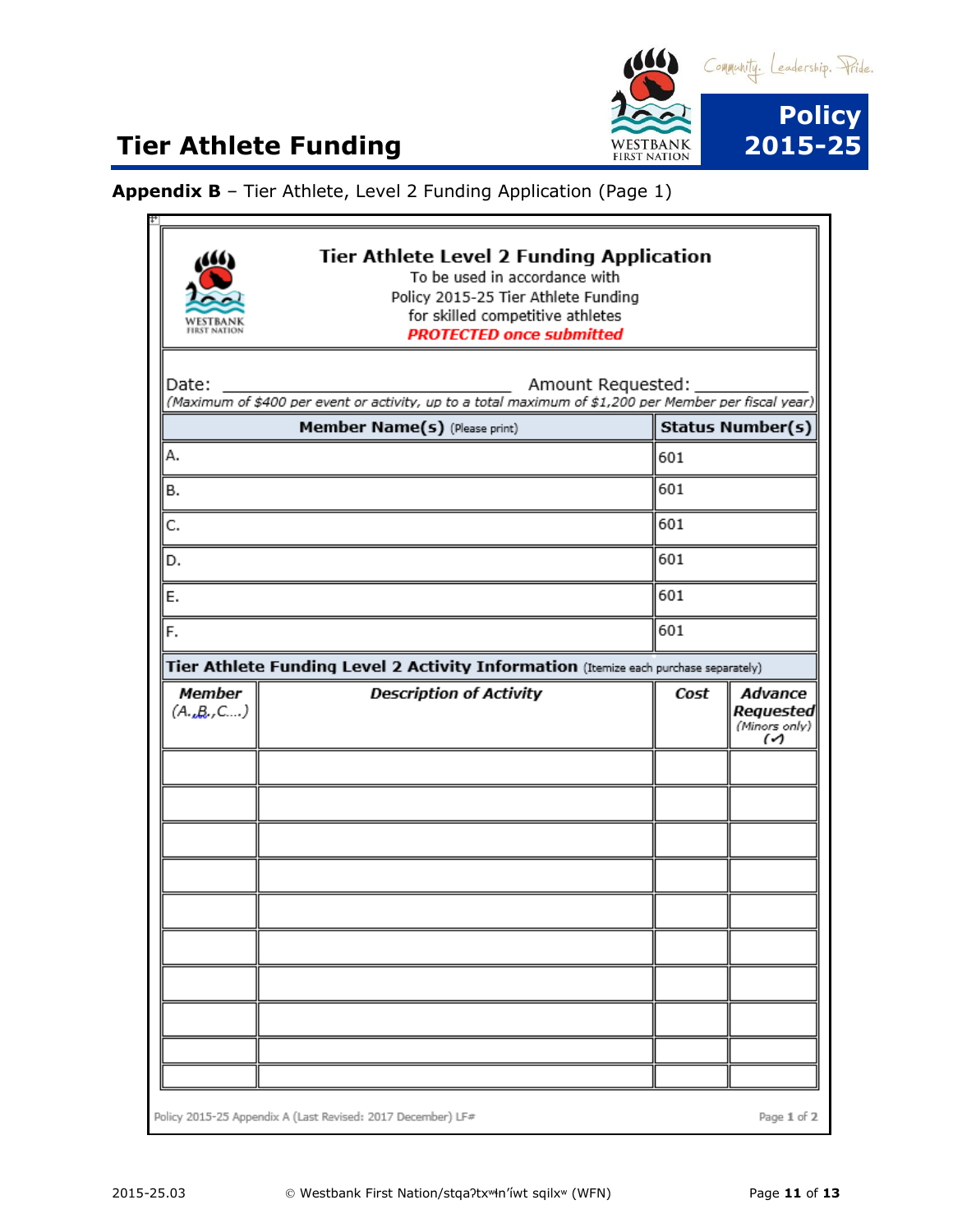

#### **Appendix B** – Tier Athlete, Level 2 Funding Application (Page 2)

| Payment                                                                                                       |                                                                     |  |                                                                                                                                                                       |  |  |
|---------------------------------------------------------------------------------------------------------------|---------------------------------------------------------------------|--|-----------------------------------------------------------------------------------------------------------------------------------------------------------------------|--|--|
| For reimbursement, please make cheque payable to:                                                             |                                                                     |  |                                                                                                                                                                       |  |  |
| Please select method of cheque delivery:                                                                      |                                                                     |  |                                                                                                                                                                       |  |  |
| $\Box$ Pick up at<br>Community Services                                                                       | $\Box$ Pick up at WFN<br>Government Building                        |  | $\Box$ Mail (print address below)                                                                                                                                     |  |  |
| For advance payment under section 3.b)iii. of Policy 2015-25 Tier Athlete Funding, please<br>make payment to: |                                                                     |  |                                                                                                                                                                       |  |  |
| <b>Contribution Back to the Community</b>                                                                     |                                                                     |  |                                                                                                                                                                       |  |  |
| opportunity to receive this funding:                                                                          |                                                                     |  | If plan to do the following to express my appreciation to the community for the                                                                                       |  |  |
| $\Box$ A thank you in the WFN newsletter<br>□ Community service (Please specify)                              | $\square$ A brief presentation at a Membership meeting              |  |                                                                                                                                                                       |  |  |
| $\Box$ Other (Please specify)                                                                                 |                                                                     |  |                                                                                                                                                                       |  |  |
|                                                                                                               | <b>Contact Information and Signature of Applicant</b>               |  |                                                                                                                                                                       |  |  |
| Name (Please print):                                                                                          |                                                                     |  | Phone #:                                                                                                                                                              |  |  |
| Signature:                                                                                                    |                                                                     |  | Date:                                                                                                                                                                 |  |  |
| <b>Submission of Application</b>                                                                              |                                                                     |  |                                                                                                                                                                       |  |  |
|                                                                                                               | purchases or registration information for advance payment requests. |  | Submit application to the Membership Services Manager along with receipts for all                                                                                     |  |  |
| <b>Application Submission Deadlines</b>                                                                       | previous fiscal year is April 30 of each year.                      |  | The submission deadline for advance payment requests is March 31 of each year.<br>The submission deadline for reimbursement requests for purchases made in the $\mid$ |  |  |
| For more information, contact the Membership Services Manager at 250-768-0227.                                |                                                                     |  |                                                                                                                                                                       |  |  |
| For Office Use Only                                                                                           |                                                                     |  |                                                                                                                                                                       |  |  |
| Method of giving back to the community:                                                                       |                                                                     |  | Date:                                                                                                                                                                 |  |  |
| Policy 2015-25 Appendix A (Last Revised: 2017 December) LF#                                                   |                                                                     |  | Page 2 of 2                                                                                                                                                           |  |  |